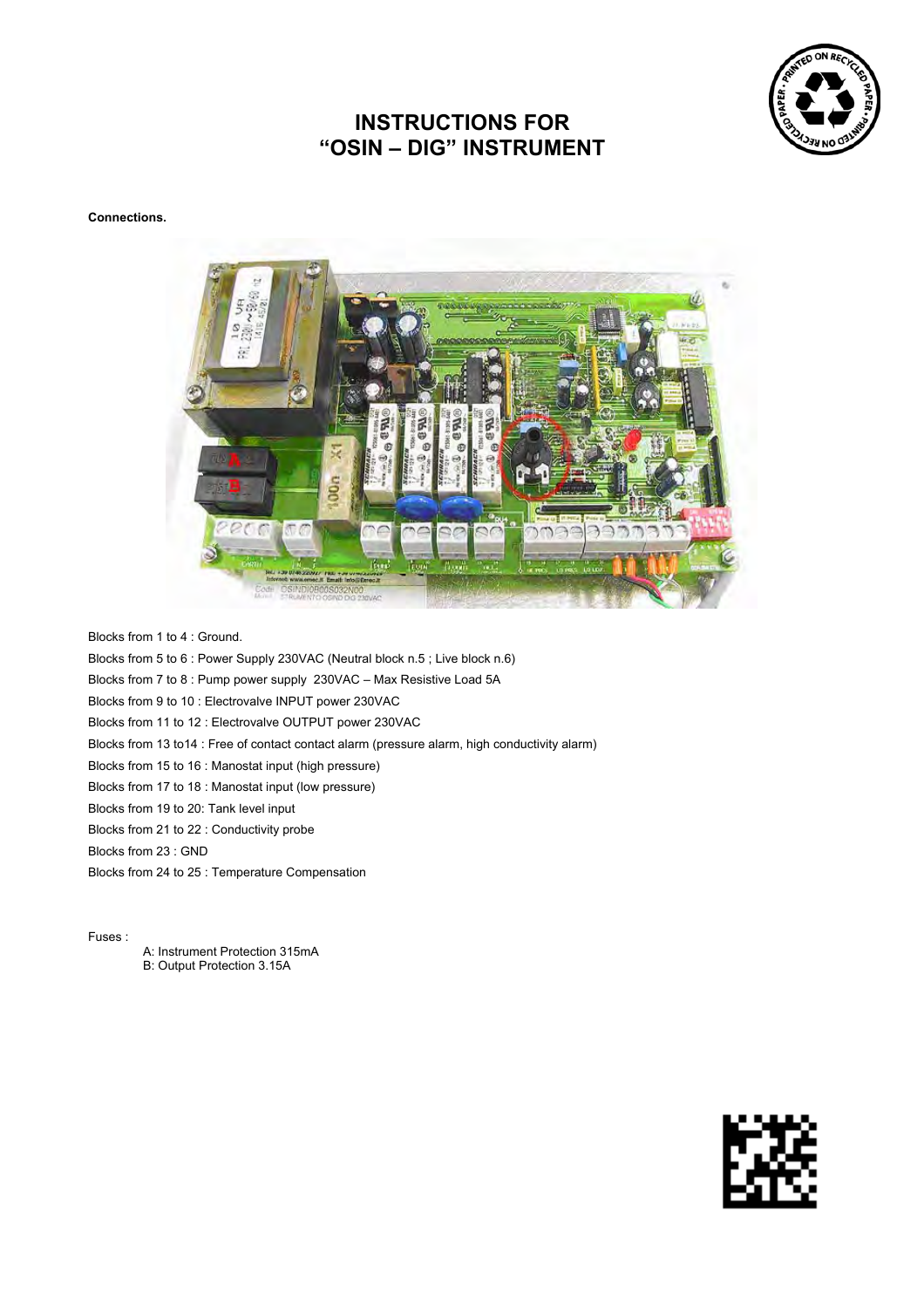# **SWITCH SETUP.**



DIP 1: It enables conductivity alarm. Set it to ON to activate.

DIP 2 - 3 - 4: Setup washing time.

DIP 5 – 6: Setup cycling time.

# **Table for washing time setup.**

Setup DIP n.2, n.3 and n.4 to obtain the following washing time:

| DIP <sub>2</sub>                                                                    | DIP <sub>3</sub>                                                             | DIP <sub>4</sub>                                                             | Time                                                                               |
|-------------------------------------------------------------------------------------|------------------------------------------------------------------------------|------------------------------------------------------------------------------|------------------------------------------------------------------------------------|
| <b>OFF</b><br><b>ON</b><br><b>OFF</b><br>ΟN<br><b>OFF</b><br>ON<br><b>OFF</b><br>ΟN | <b>OFF</b><br><b>OFF</b><br>ON<br>ΟN<br><b>OFF</b><br><b>OFF</b><br>ON<br>ΟN | <b>OFF</b><br><b>OFF</b><br><b>OFF</b><br><b>OFF</b><br>ON<br>ON<br>ON<br>ΟN | No Wash.<br>30 sec.<br>1 min.<br>2 min.<br>4 min.<br>8 min.<br>16 min.<br>Reserved |
|                                                                                     |                                                                              |                                                                              |                                                                                    |

# **Table for cycling time setup.**

Set up DIP n.5 and n.6 to obtain the following washing cycling time:

| DIP <sub>5</sub> | DIP 6 | Ciclo                                |  |
|------------------|-------|--------------------------------------|--|
|                  |       |                                      |  |
| OFF              | OFF   | No Wash.                             |  |
| ON               | OFF   | 2h or 8h (other instrument version)  |  |
| OFF              | ΟN    | 4h or 16h (other instrument version) |  |
| ON               | ON.   | 6h or 24h (other instrument version) |  |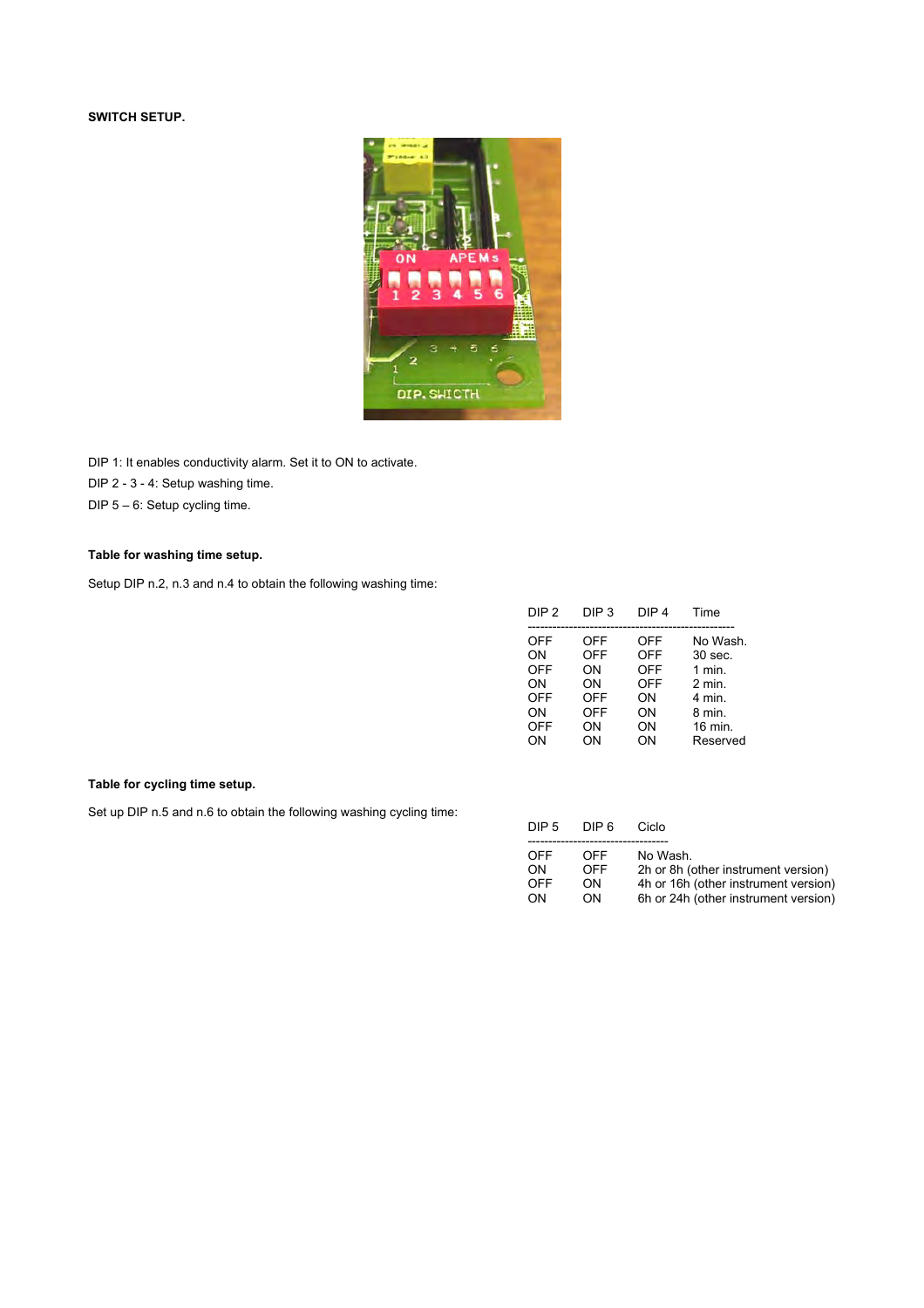### **Panel Description.**



# **Dimensions:** 24x15x6.5 cm

#### **Alarm.**

When this led is on there is a pressure problem. If it doesn't blink then it's a high pressure alarm. Turn off the instrument. Fix the problem then turn on the problem. If while restoring level the led begins to blink then it's a low pressure alarm. Fix the problem. During this condition EV output is open and it will be closed during led blinking.

#### **High Level.**

When this led is on there is a high product level into tank. The instrument will be disabled. If product level into tank is low the instrument will begin the working phase.

#### **EV. Input.**

When this led is on the input electrovalve is active.

#### **EV. Washing.**

When this led is on the output electrovalve is active.

# **PUMP.**

When this led is on the connected pump is powered.

#### **HIGH – LOW Conductivity.**

These leds show the reached status of conductivity as configured by "ALARM uS" knob. To setup the setpoint, keep pressed the buttom and begin to rotate the knob until it reaches the required value. **\_\_\_\_\_\_\_\_\_\_\_\_\_\_\_\_\_\_\_\_\_\_\_\_\_\_\_\_\_\_\_\_\_\_\_\_\_\_\_\_\_\_\_\_\_\_\_\_\_\_\_\_\_\_\_\_\_\_\_\_\_\_\_\_\_\_\_\_\_\_\_\_\_\_\_\_\_\_\_\_\_\_\_\_\_\_\_\_\_\_\_\_\_\_\_\_\_\_\_\_\_\_\_\_\_\_\_** 

### **SETTING UP THE ALARM SETPOINT.**

To setup the setpoint, keep pressed the buttom and begin to rotate the "ALARM uS" knob until it reaches the required value.

### **ECDIC PROBE SETUP.**

Put the ECDIC probe lower extremity into a known buffer solution. Wait until the reading value is stable and begin to turn the internal trimmer (see mainboard picture) until the instrument display matches the buffer solution value.